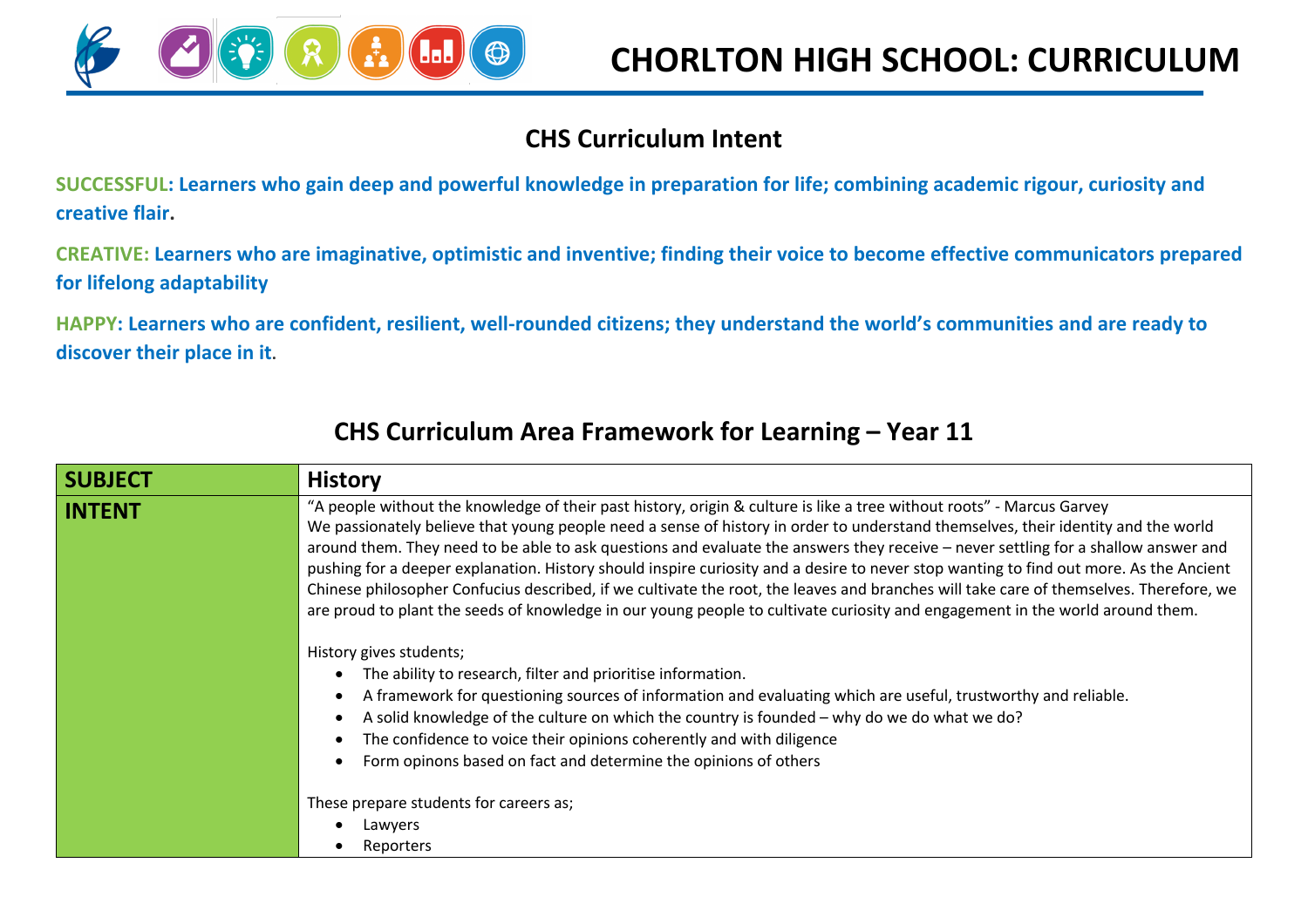

## **CHORLTON HIGH SCHOOL: CURRICULUM**

|                   |                                                                                                                                                                                                                                                                                                                                                                                                                                                | <b>Teachers</b><br><b>Police Officers</b><br><b>Diplomats</b><br>Writers<br><b>Doctors</b><br>Politicians<br>Social workers |                  |                  |                         |                 |  |  |
|-------------------|------------------------------------------------------------------------------------------------------------------------------------------------------------------------------------------------------------------------------------------------------------------------------------------------------------------------------------------------------------------------------------------------------------------------------------------------|-----------------------------------------------------------------------------------------------------------------------------|------------------|------------------|-------------------------|-----------------|--|--|
| <b>Year Group</b> | 11                                                                                                                                                                                                                                                                                                                                                                                                                                             |                                                                                                                             |                  |                  |                         |                 |  |  |
| Rationale/        | By Year 11 are students are confident in their knowledge and understanding of history, but we aim to broaden their interpretation of                                                                                                                                                                                                                                                                                                           |                                                                                                                             |                  |                  |                         |                 |  |  |
| <b>Narrative</b>  | the past by transporting them back to the Middle Ages and unpicking whether society a thousand years ago was really any different<br>from today. Students think they are familiar with life in the Middle Ages from their studies in middle and lower school but through<br>engaging lesson enquiries and the use of academic literature, we intend to impress that they are only now responsible and mature<br>enough for the real narrative. |                                                                                                                             |                  |                  |                         |                 |  |  |
|                   | At the end of Year 11, students are ready to bloom. They have to draw upon all of their knowledge and skills that they have learned<br>throughout their entire journey in History in order to be successful, creative and happy. Students understand that History is diverse<br>and rich with different people trying to tell their own stories, and often leave with a desire to never stop wanting to find out more.                         |                                                                                                                             |                  |                  |                         |                 |  |  |
|                   | <b>Autumn 1</b>                                                                                                                                                                                                                                                                                                                                                                                                                                | <b>Autumn 2</b>                                                                                                             | <b>Spring 1</b>  | <b>Spring 2</b>  | <b>Summer 1</b>         | <b>Summer 2</b> |  |  |
| <b>KNOWLEDGE</b>  | Edexcel GCSE 9-1                                                                                                                                                                                                                                                                                                                                                                                                                               | Edexcel GCSE 9-1                                                                                                            | Edexcel GCSE 9-1 | Edexcel GCSE 9-1 | <b>Edexcel GCSE 9-1</b> |                 |  |  |

| <b>KNOWLEDGE</b> | Auluiii I<br>Edexcel GCSE 9-1<br>Key topic 1: Anglo-Saxon<br><b>England &amp; the Norman</b><br>Conquest, 1060-66<br>Anglo-Saxon Society.<br>Edward the Confessor.<br>The rival claimants to<br>the throne.<br>The Battle of Hastings. | AULUIIII 4<br>Edexcel GCSE 9-1<br>Key topic 2: William I in<br>power: securing the<br>kingdom, 1066-87<br>The submission of the<br>Earls. (1066)<br>Anglo-Saxon<br>Resistance.<br>The Revolt of the<br>Earls (1075) | $J$ $J$ $J$ $J$ $K$ $L$<br>Edexcel GCSE 9-1<br>Key topic 3: Norman<br><b>England, 1066-88</b><br>The Feudal System<br>The Church<br>$\bullet$<br>Norman Government<br>Norman Aristocracy | $J$ $J$ $J$ $J$ $J$ $K$ $L$<br>Edexcel GCSE 9-1<br><b>PAPER 1 REVISION:</b><br>Thematic Study & the<br><b>Historical Environment</b><br>Medicine in Medieval<br>England<br>• The Medical<br>Renaissance<br>Medicine in 18 <sup>th</sup> & 19 <sup>th</sup><br>Century Britain<br>• Medicine in Modern<br><b>Britain</b> | JUIIIIICI T<br>Edexcel GCSE 9-1<br><b>PAPER 2 REVISION: Period</b><br>study and British depth<br>study<br>Anglo-Saxon and<br>Norman England,<br>c1060–88<br>Superpower relations<br>and the Cold War,<br>1941-91 | JUIIIIICI 4 |
|------------------|----------------------------------------------------------------------------------------------------------------------------------------------------------------------------------------------------------------------------------------|---------------------------------------------------------------------------------------------------------------------------------------------------------------------------------------------------------------------|------------------------------------------------------------------------------------------------------------------------------------------------------------------------------------------|-------------------------------------------------------------------------------------------------------------------------------------------------------------------------------------------------------------------------------------------------------------------------------------------------------------------------|------------------------------------------------------------------------------------------------------------------------------------------------------------------------------------------------------------------|-------------|
|                  |                                                                                                                                                                                                                                        |                                                                                                                                                                                                                     |                                                                                                                                                                                          | • The British sector of the<br>Western Front, 1914-                                                                                                                                                                                                                                                                     | <b>PAPER 3 REVISION:</b><br>Modern depth study                                                                                                                                                                   |             |